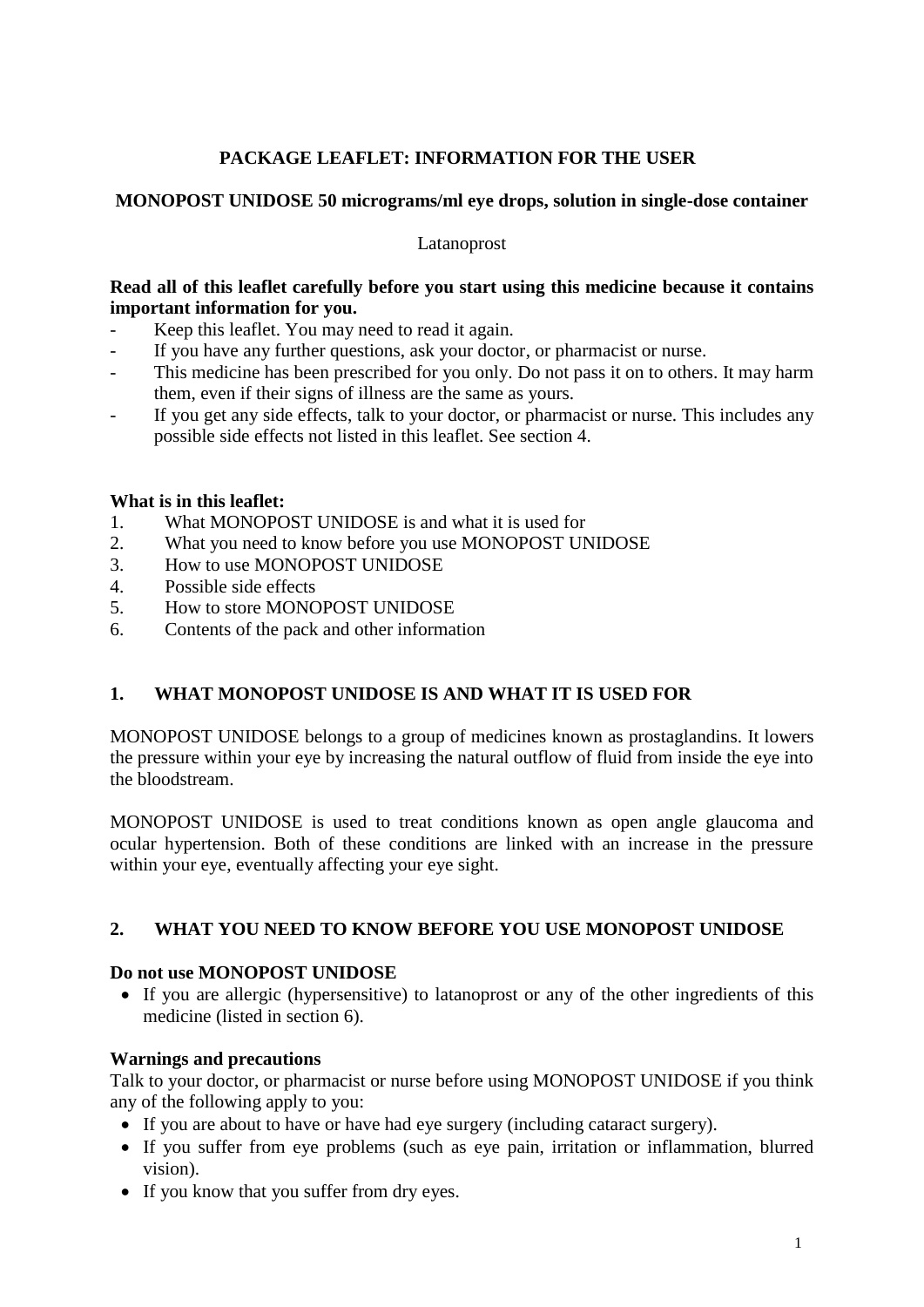- If you have severe asthma or your asthma is not well controlled.
- If you wear contact lenses. You can still use MONOPOST UNIDOSE, but follow the instruction for contact lens wearers in Section 3.
- If you have suffered or are currently suffering from a viral infection of the eye caused by the herpes simplex virus (HSV).

### **Children**

MONOPOST UNIDOSE has not been investigated in children (below 18 years).

### **Other medicines and MONOPOST UNIDOSE**

MONOPOST UNIDOSE may interact with other medicines. Tell your doctor or pharmacist if you are using, have recently used or might use any other medicines.

#### **Pregnancy and breast-feeding**

**Do not use MONOPOST UNIDOSE** when you are pregnant or breast-feeding.

If you are pregnant or breast-feeding, think you may be pregnant or are planning to have a baby, ask your doctor or pharmacist for advice before using this medicine.

#### **Driving and using machines**

When you use MONOPOST UNIDOSE you might have blurred vision, for a short time. If this happens to you, **do not drive** or use any tools or machines until your vision becomes clear again.

#### **Important information about some of the ingredients of MONOPOST UNIDOSE**

MONOPOST UNIDOSE contains macrogolglycerol hydroxystearate (derived from castor oil) which may cause skin reactions.

# **3. HOW TO USE MONOPOST UNIDOSE**

#### **Usual dose**

- Always use MONOPOST UNIDOSE exactly as this leaflet tells you or as your doctor has told you. Check with your doctor or pharmacist if you are not sure.
- The usual dose for adults (including the elderly) is one drop once a day in the affected eye(s). The best time to do this is in the evening.
- Do not use MONOPOST UNIDOSE more than once a day, because the effectiveness of the treatment can be reduced if you administer it more often.
- Always use MONOPOST UNIDOSE exactly as your doctor has told you, until your doctor tells you to stop. Check with your doctor, or pharmacist or nurse if you are not sure.

#### **Contact lens wearers**

If you wear contact lenses, you should remove them before using MONOPOST UNIDOSE. After using MONOPOST UNIDOSE you should wait 15 minutes before putting your contact lenses back in.

#### **Instructions for use**

The drops are supplied in single-dose units. Use the solution from one single dose unit for administration to the affected eye(s) immediately after opening the container. Since sterility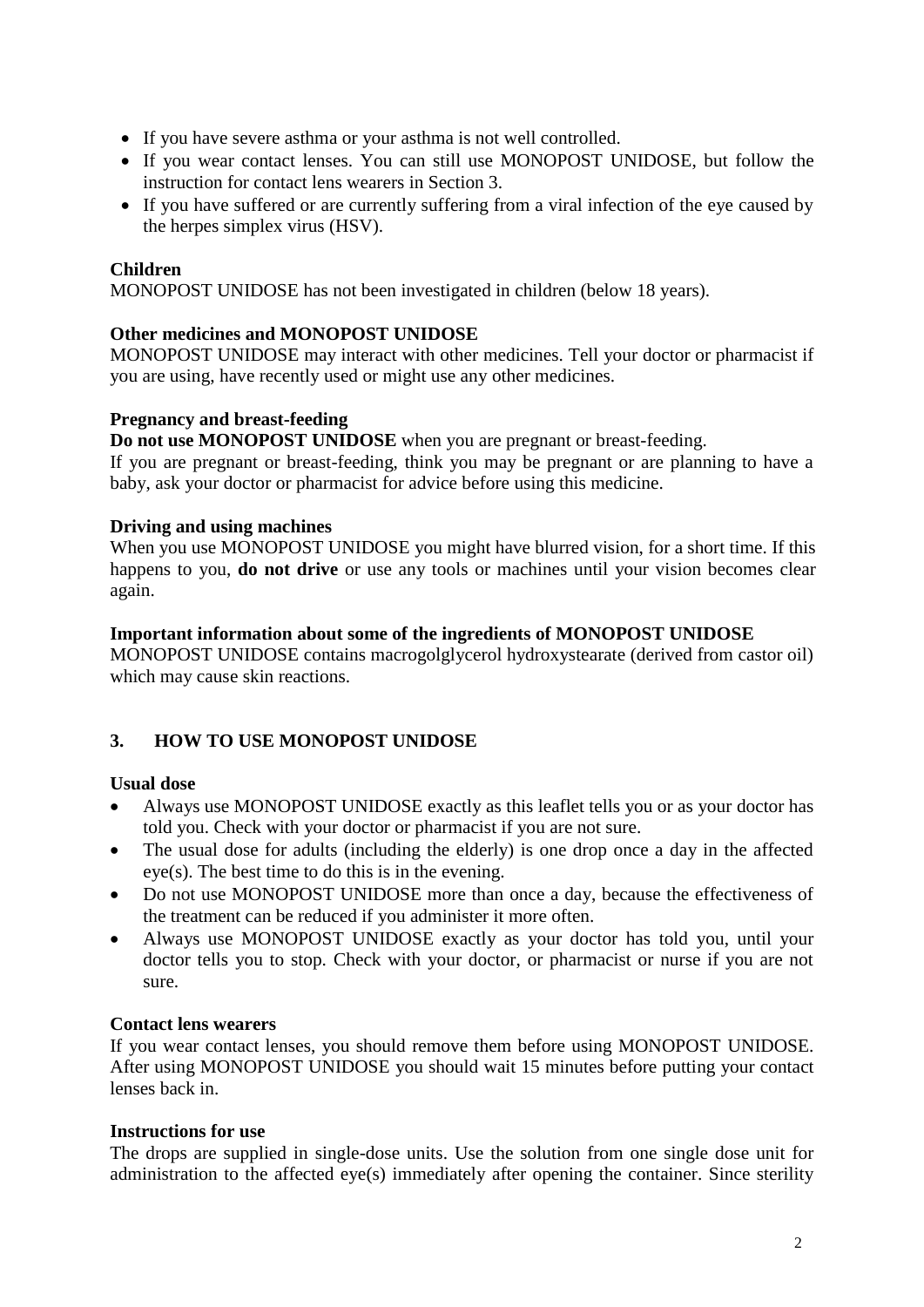cannot be maintained after opening, throw away the container immediately after using the solution. Open a new single-dose unit every time you use MONOPOST UNIDOSE. These instructions tell you how to use the drops:

- 1. Wash your hands and sit or stand comfortably.
- 2. Use your finger to gently pull down the lower eyelid of your affected eye.
- 3. Place the tip of the single-dose container close to, but not touching your eye.
- 4. Squeeze the single-dose container gently so that only one drop goes into your eye, then release the lower eyelid.



5. Press a finger against the corner of the affected eye by the nose. Hold for 1 minute whilst keeping the eye closed.



6. Repeat in your other eye if your doctor has told you to do this.

7. Throw away the single-dose container after use. Do not keep it to use it again.

#### **If you use MONOPOST UNIDOSE with other eye drops**

Wait at least 5 minutes between using MONOPOST UNIDOSE and using other eye drops.

#### **If you use more MONOPOST UNIDOSE than you should**

If you put too many drops into your eye, you may have some minor irritation in your eye and your eyes may water and turn red. This should pass, but if you are worried talk to your doctor.

Contact your doctor as soon as possible if you swallow MONOPOST UNIDOSE accidentally.

#### **If you forget to use MONOPOST UNIDOSE**

Carry on with the usual dosage at the usual time. Do not take a double dose to make up for a forgotten dose. If you are unsure about anything talk to your doctor or pharmacist.

#### **If you stop using MONOPOST UNIDOSE**

Talk to your doctor if you want to stop using MONOPOST UNIDOSE.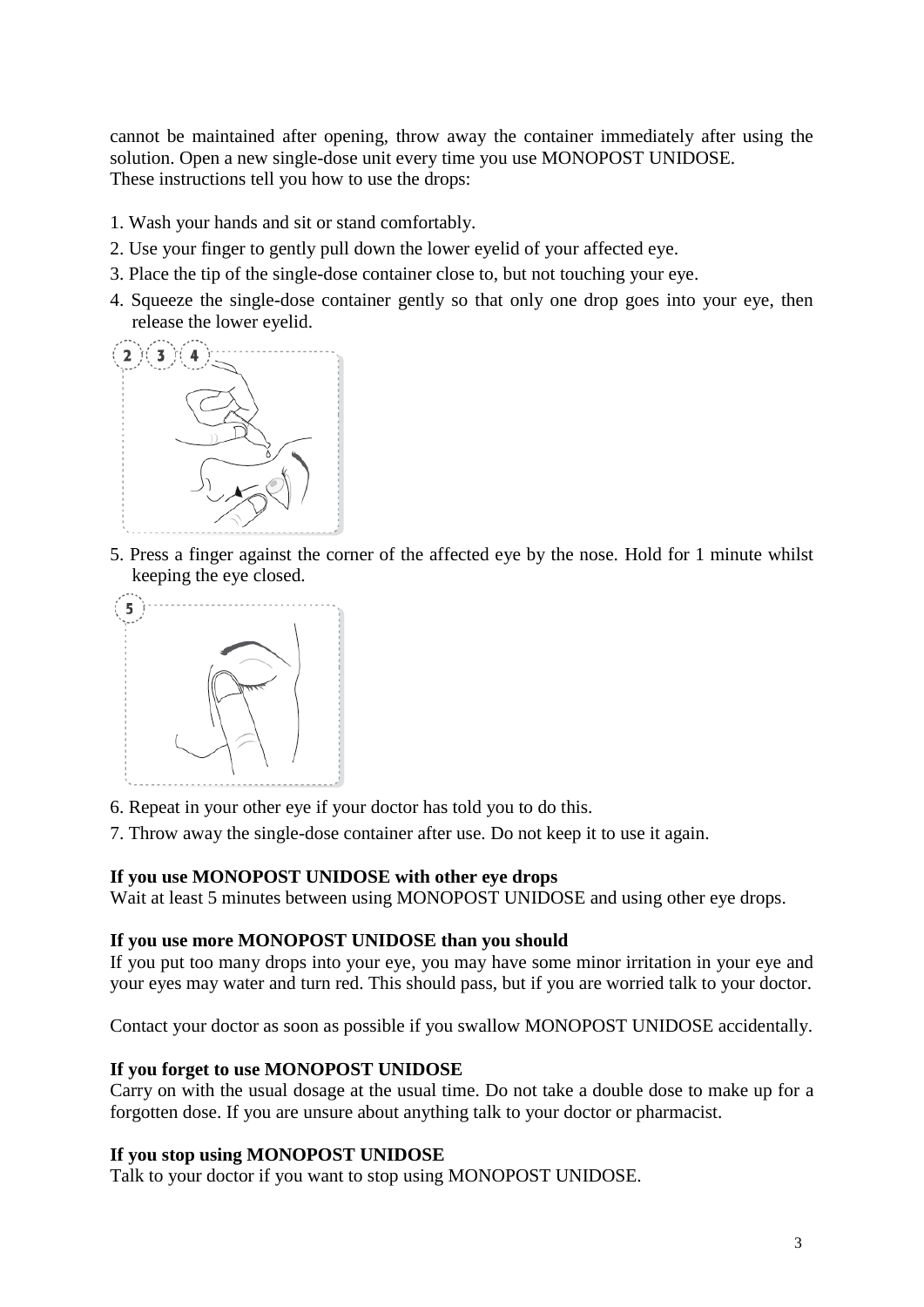If you have any further questions on the use of this medicine, ask your doctor, or pharmacist or nurse.

# **4. POSSIBLE SIDE EFFECTS**

Like all medicines, this medicine can cause side effects, although not everybody gets them.

The following are known side effects of using MONOPOST UNIDOSE:

### **Very common: may affect more than 1 in 10 people**

- A gradual change in your eye colour by increasing the amount of brown pigment in the coloured part of the eye known as the iris.
	- If you have mixed-colour eyes (blue-brown, grey-brown, yellow-brown or greenbrown) you are more likely to see this change than if you have eyes of one colour (blue, grey, green or brown eyes).
	- Any changes in your eye colour may take years to develop although it is normally seen within 8 months of treatment.
	- The colour change may be permanent and may be more noticeable if you use MONOPOST UNIDOSE in only one eye.
	- There appears to be no problems associated with the change in eye colour.
	- The eye colour change does not continue after MONOPOST UNIDOSE treatment is stopped.
- Redness of the eye.
- Eye irritation (a feeling of burning, grittiness, itching, stinging or the sensation of a foreign body in the eye).
- A gradual change to eyelashes of the treated eye and the fine hairs around the treated eye, seen mostly in people of Japanese origin. These changes involve an increase of the colour (darkening), length, thickness and number of your eye lashes.

#### **Common: may affect up to 1 in 10 people**

• Irritation or disruption to the surface of the eye, eyelid inflammation (blepharitis), eye pain, sensitivity to light (photophobia), conjunctivitis.

#### **Uncommon: may affect up to 1 in 100 people**

- Eyelid swelling, dryness of the eye, inflammation or irritation of the surface of the eye (keratitis), blurred vision, inflammation of the coloured part of the eye (uveitis), swelling of the retina (macular oedema).
- Skin rash.
- Chest pain (angina), awareness of heart rhythm (palpitations).
- Asthma, shortness of breath (dyspnoea).
- Chest pain.
- Headache, dizziness.
- Muscle pain, joint pain.
- Nausea, vomiting.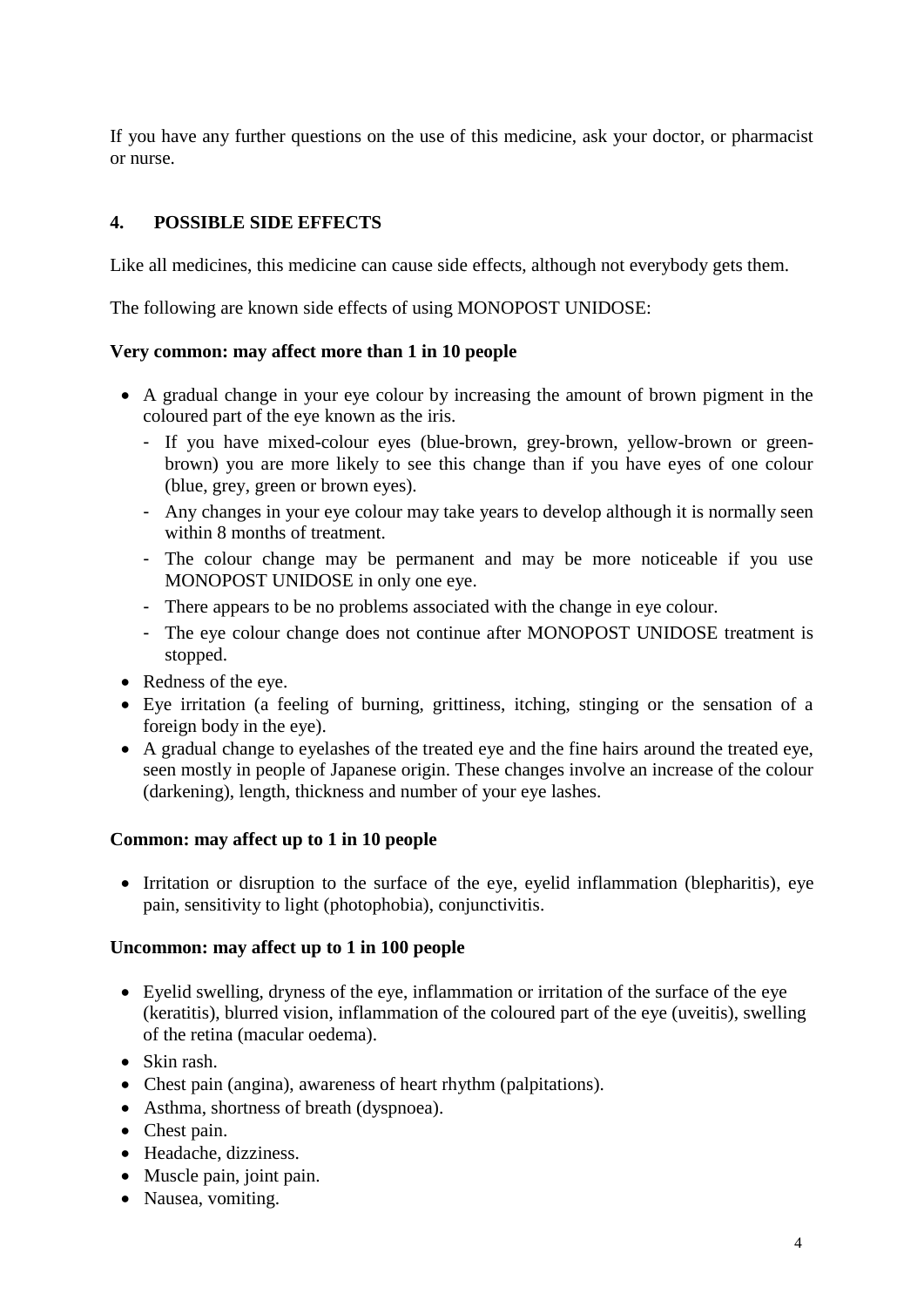# **Rare: may affect up to 1 in 1,000 people**

- Inflammation of the iris (iritis), symptoms of swelling or scratching/damage to the surface of the eye, swelling around the eye (periorbital oedema), misdirected eyelashes or an extra row of eyelashes, fluid filled area within the coloured part of the eye (iris cyst).
- Skin reactions on the eyelids, darkening of the skin of the eyelids.
- Worsening of asthma.
- Severe itching of the skin.
- Developing a viral infection of the eye caused by the herpes simplex virus (HSV).

# **Very rare: may affect up to 1 in 10,000 people**

 Worsening of angina in patients who also have heart disease, sunken eye appearance (eye sulcus deepening).

# **Reporting of side effects**

If you get any side effects, talk to your doctor, or pharmacist or nurse. This includes any possible side effects not listed in this leaflet. You can also report side effects directly via HPRA Pharmacovigilance

Website: www.hpra.ie

By reporting side effects you can help provide more information on the safety of this medicine.

# **5. HOW TO STORE MONOPOST UNIDOSE**

Keep this medicine out of the sight and reach of children.

Do not use this medicine after the expiry date which is stated on the carton, sachet and singledose container. The expiry date refers to the last day of that month.

Store below 25°C.

After first opening of the sachet: use the single-dose containers within 10 days.

After first opening of the single-dose container: use immediately and throw away the singledose container after use.

Do not throw away any medicines via wastewater or household waste. Ask your pharmacist how to throw away medicines you no longer use. These measures will help protect the environment.

# **6. CONTENTS OF THE PACK AND OTHER INFORMATION**

# **What MONOPOST UNIDOSE contains**

The active substance is latanoprost.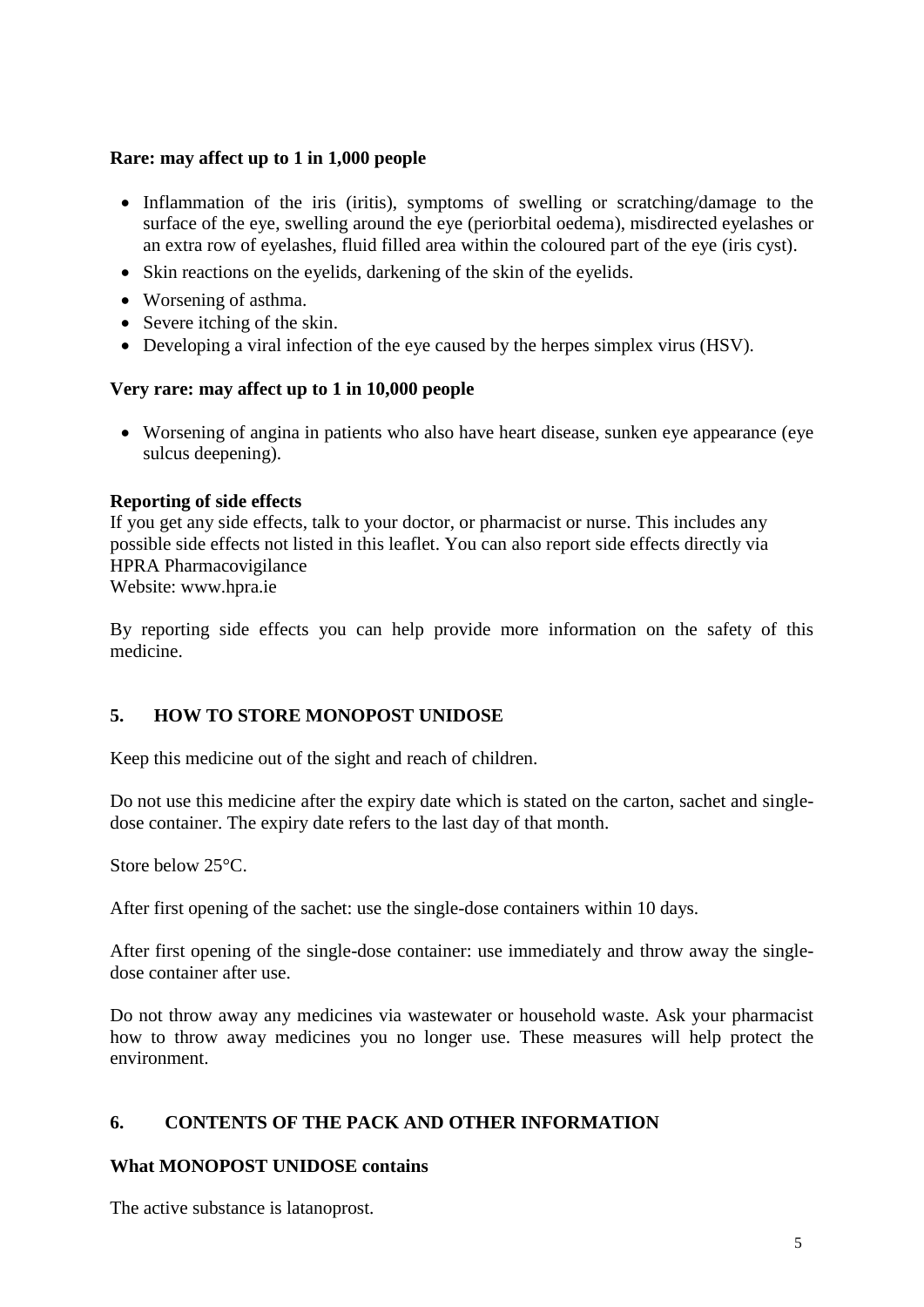1 ml eye drops solution contains 50 micrograms of latanoprost.

The other ingredients are: macrogolglycerol hydroxystearate 40, sorbitol, carbomer 974P, macrogol 4000, disodium edetate, sodium hydroxide (for pH-adjustment), water for injections.

### **What MONOPOST UNIDOSE looks like and contents of the pack**

This medicine is an eye drops, solution in single-dose container. The solution looks slightly yellow and cloudy. It contains no preservative.

The single-dose containers are packed in a sachet of 5 or 10 units, each single-dose container holding 0.2 ml of solution.

A pack size contains 5 (1 sachet of 5), 10 (2 sachets of 5), 10 (1 sachet of 10), 30 (6 sachets of 5), 30 (3 sachets of 10), 90 (18 sachets of 5) or 90 (9 sachets of 10) single-dose containers. Not all pack sizes may be available.

### **Marketing Authorisation Holder and Manufacturer**

Marketing Authorisation Holder LABORATOIRES THEA 12 RUE LOUIS BLERIOT 63017 CLERMONT-FERRAND CEDEX 2 **FRANCE** 

Manufacturer **EXCELVISION** 27, RUE DE LA LOMBARDIERE ZI LA LOMBARDIÈRE 07100 ANNONAY FRANCE

Or

LABORATOIRE UNITHER 1 RUE DE l'ARQUERIE 50200 COUTANCES FRANCE

# **This medicinal product is authorised in the Member States of the EEA under the following names:**

| Belgium, Bulgaria, Cyprus, Denmark, Finland, France, Estonia,           |  |
|-------------------------------------------------------------------------|--|
| Germany, Greece, Iceland, Italy, Latvia, Luxembourg, The Netherlands,   |  |
|                                                                         |  |
|                                                                         |  |
| Austria, Czech Republic, Lithuania, Romania, Slovak Republic, Slovenia, |  |
|                                                                         |  |